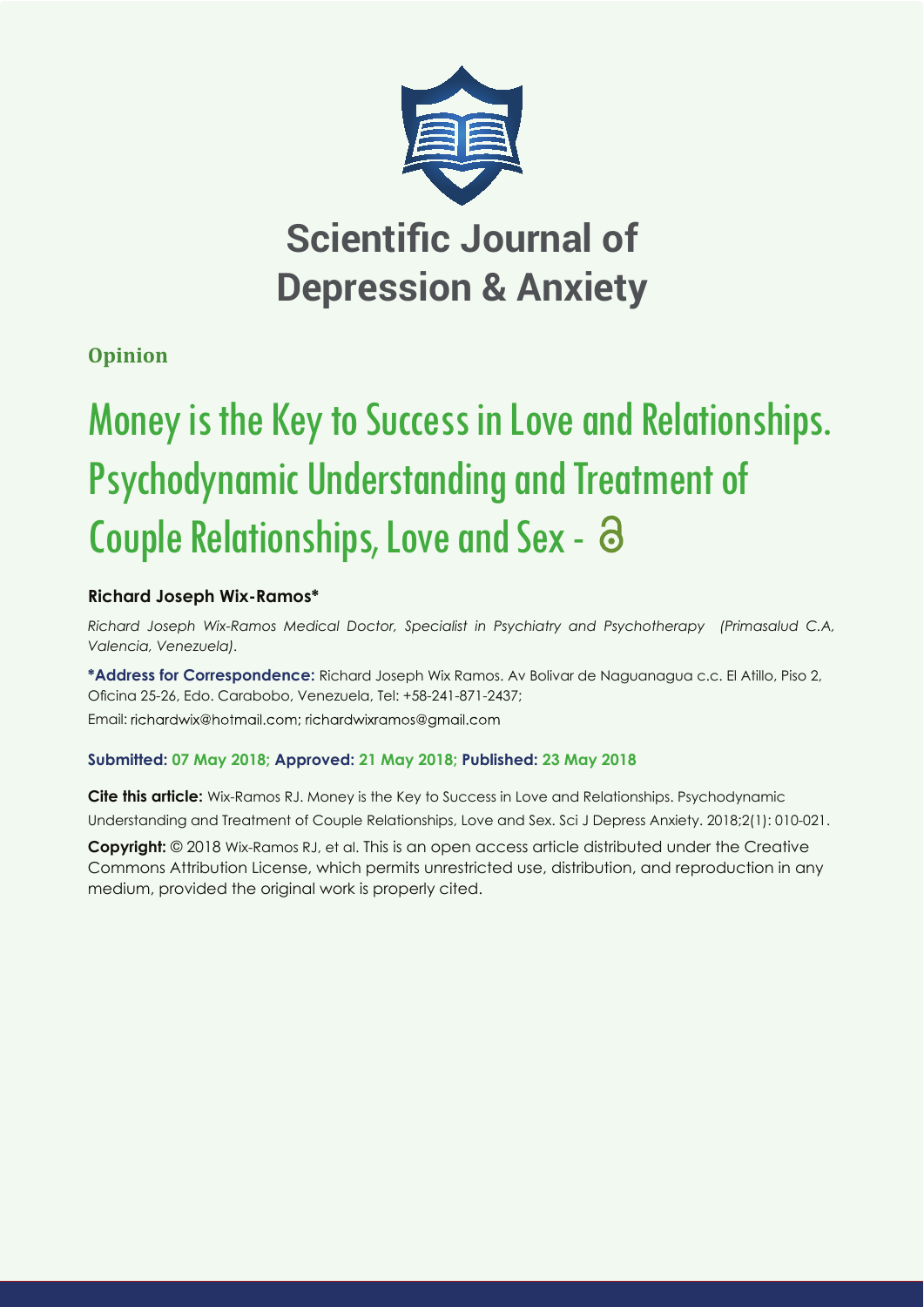# **ABSTRACT**

The relationships are probably the main problem facing humanity today, and perhaps has been the main problem for thousands of years, only surpassed by the concern to get food and avoid being killed by animals, other humans or climate. However, anthropological stands that physical attractiveness in men is a strong and athletic man attract women, but is not longer a determining factor for choosing a partner, even an important factor. This explains why we see men with money but very unattractive physically with attractive women. Money ist the most important factor in relationships, social intelligence is important to survive in today's society, which money is synonymous of great social skills.

**Keywords**: Money; Love; Relationships; Sex

# **RELATIONSHIPS PROBLEMS**

The relationships are probably the main problem facing humanity today, and perhaps has been the main problem for thousands of years, only surpassed by the concern to get food and avoid being killed by animals, other humans or climate.

Physical protection a physically strong and athletic couple, is no longer dependent as in the past, now depends on your partner has money, because in such a complex society we live in households, safe neighborhoods with guaranteed money protection.

However, that physical attractiveness in men anthropological stands a strong, athletic man continues to attract women, but is not longer a determining factor for choosing a partner, even an important factor. This explains why we see men with money but very unattractive physically with attractive women (1).

#### **PHYSICALLY ATTRACTIVE PARTNERS**

Physical attractiveness is synonymous with health and ensuring that the offspring have the greatest genetic chance of survival.

It is completely false that most relationships of couples are happy and have no problems. The incidence and prevalence of marital problems is not known, varies depending on the country, however, if 50% of the population legalize their union through marriage and divorce 50% reported that would leave 25% of the people united in marriage which at least 50% of them have relationship problems, so, only 12.5% of the world population can apparently live happily. Although this number 12.5% of the population seemingly happy couple decreases because of the limitations that occur with underreporting statistical studies. So that at least 87.5% of humans have difficulty interacting with family, this is almost 9 out of 10 citizens of this planet, so do not worry, you are not the only one who has problems in relations couple, actually has about 90% chance that you have had, has or will have in the future problems with your partner (1).

One of the reasons is the way society we imposed, the way how we interact with friends, various superego structures (superego term he used Sigmund Freud to describe one of the components of the psychis in charge to repress and frustrate all our drives, there is a component of the superego with which we are born, it is genetic and another percentage is acquired we imposed by society, religion, school, police, family, friends, etc.) While this superego structures determined the way they relate to such couples is monogamous. This means that you can have only one partner at a time and nothing else, which is unnatural, except for some birds and rodents, there are virtually no mammals that are monogamous, biologically we deal with a partner for the sole purpose of procreation and try to ensure that the offspring has the best chance of survival, which would guarantee our genetic legacy through time (2,3).

Monogamy and conceptually and interpret is the main reason for relationship problems, at least from the point of view consciously, (later i certainly speak to what happens unconsciously) do we really need to be monogamous in our couple relationships? The answer is very simple: no, we do not need to be monogamous in our relationships to be happy. Monogamy does not guarantee in modern society that our offspring is more likely to survive. For man it is vital to be sure that it is protecting the offspring has the same genetic makeup, a man not to venture protect a child who does not have their own genetic makeup, so that monogamy was essential for the male to remain at home caring for the female and children. But today the female does not need a man to his offspring has more likely to survive. The man at home alone makes survival easier for women children. Ease generally it ends being unnecessary and mean suffering for everyone in the family, especially for children and women.

#### **CHOOSE THE FATHER OF CHILDREN**

The choose should be the male with the best genetics. This will increase the chances of survival of your offspring. So the criteria in order of priority for the father of your children are:

- 1) An attractive man is physically the most important of all (physical attractiveness is usually synonymous with health)
- 2) Smart socially (social intelligence is important to survive in today's society), which has the money for example (the money if it is earned, not inherited, is synonymous with great social skills

if the man's money is inherited and not generated the same, it is important that at least have the same genetic capabilities of their parents for generating his own and / or maintain that he inherited).

Actually find a men with those characteristics that are voluntary or involuntary donor semen is very simple, that if you do not expect him to stay as a couple.

Get an attractive, intelligent man with social skills (eg money) to link sexual and genitals is very simple for a woman, the challenge would be not to use condoms during sex, so you can have offspring with such men. If the man reuse to have sex without condoms women will have to use some other method to achieve their goal (4).

#### **HAVE CHILDREN**

Really you do not have to have children, it's just a biological instinct we are born with almost everybody, transcend through genetic legacy, however you can have a full and happy life without genetic legacy (4).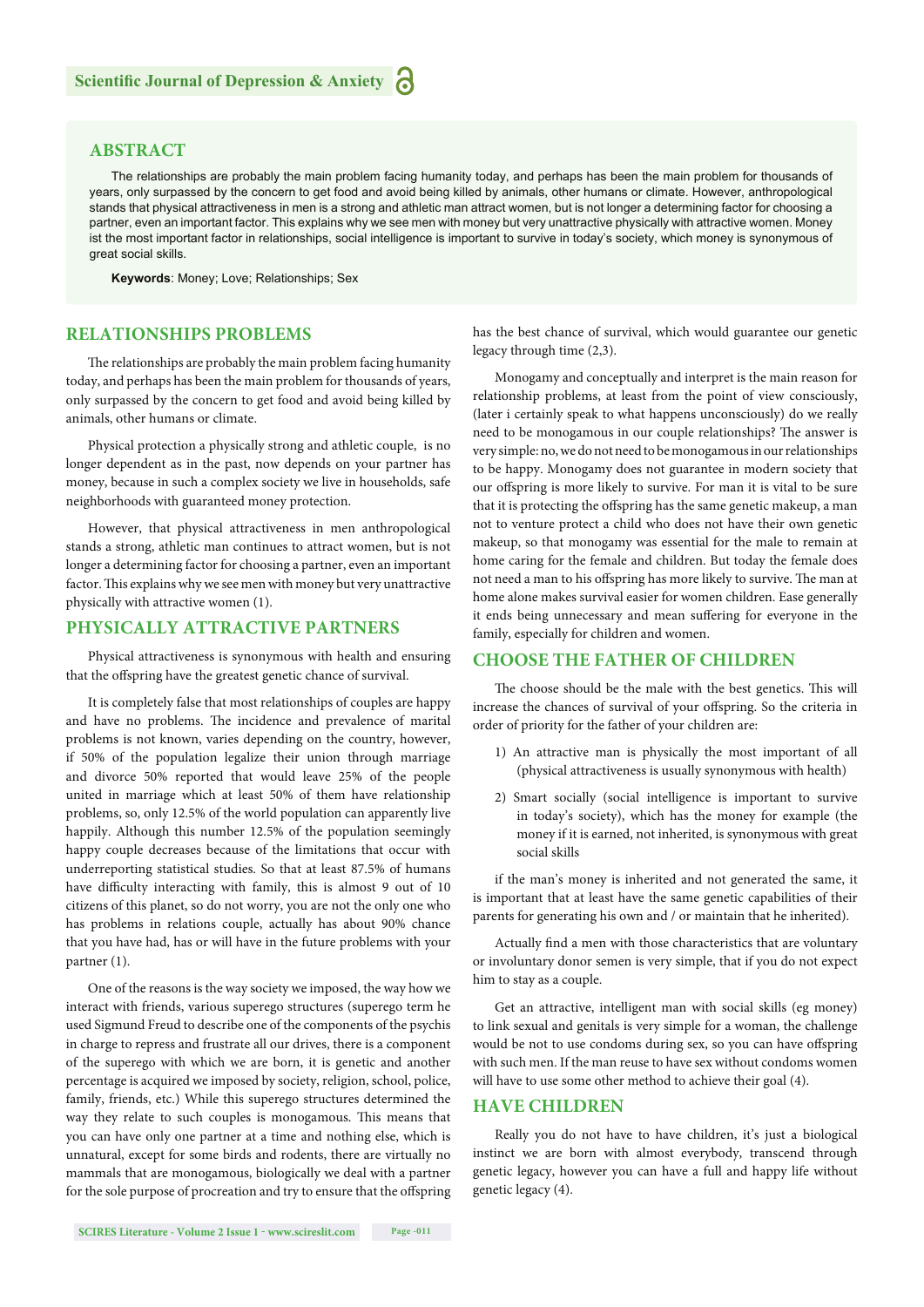#### **BEST TIME TO HAVE CHILDREN**

It is complex, since biologically and medically, some studies show that the best time from a biological point of view is between 20 to 25 years old, but from the point of view serious psychic is between 35 to 40 years old, when the woman is more emotional, mental and economically stable (4).

# **WOMEN HAVE A HARD TIME BOTH PRO-MISCUOUS AND POLYGAMOUS RELATION-SHIPS AND HAPPINESS**

1) sexual desire in women varies, but in general, according to some studies is 3-15 times lower than in men, so, be with only one man is more than enough for a woman, especially if considering the time you have to invest the woman currently working, studying, raising children, in their own personal care, etc (5).

2) Men set pathologically possessive relationships, generally do not tolerate his partner have sex with anyone else, and the polygamy makes happiness in relationships.

3) Women set like men so possessive pathological relationships, which usually do not tolerate their partners to have sex with anyone else.

4) Likewise, the superego structures in society, religion, the family, some legal systems try to repress polygamous relationships (6).

# **WOMEN HAVE SUCH LOW SEXUAL FRE-QUENCY COMPARED TO MEN**

1) biologically the almost the only reason for sex is procreation, so if that's not the goal should not be having sex. In humans life expectancy has been increasing rapidly in the last century at a rate of 2.3 years per decade, so our life expectancy was 33 years, a couple of centuries ago, our reason for life is just limited to procreate and die. With the increase in life expectancy at birth, the humanity have begun to rethink our goals in life, is no longer just procreate and then die, now with a life expectancy at birth of over 85 years for countries developed, we have a lot of time to enjoy and be happy.

Luckily we can enjoy sex without having to practice for the sole purpose of procreation, so women have to immediately create conditions to enjoy sexual relations daily and even several times a day.

Increasing the frequency of sexual intercourse several times a day for women is extremely difficult, given their biological predisposition is to have sex only once every nine months (5).

On the other hand, there are mental illnesses that make it harder for women to increase their sexual frequency and practice and promote polygamy and promiscuity.

We have, for example, suffer from depression than 25-60% of humans at least once in life and 4.8% is incurred on a recurring basis (repeatedly throughout life) (7).

It is very interesting that depression and anxiety disorders is caused mainly by relationship problems and at the same time as a vicious circle reverberant, make it harder to overcome relationship problems. Depression decreases in some cases sexual desire and enjoy sex which is one of the most effective therapies for overcoming depression and is harder to be practiced during the illness.

Also we have anxiety disorders with an incidence and prevalence similar to depression and co-morbid world population (meaning that occurs while depression) in some studies up to 60% of cases.

Most likely they felt identified with one or more personality disorders (see end of the paper the diagnostic criteria for personality disorders), anxiety or depression described above, this is basically because the incidence and prevalence of depression, anxiety and personality disorders is very high in humans and although not exhibit enough symptoms to be clinically diagnosed with personality disorders all human beings have at least traits that make it difficult to function happily as a couple.

People with depression, anxiety and personality disorders traits should be treated by psychiatrists, a psychiatrist in a madical doctor after getting his medical degree (6 to 8 years at least) we have to perform a internship (1 or 2 years) and then, graduate residency in psychiatry (3-4 years), so that take between 12 to 14 years at least formal university academic training, sub-specialists such as child and youth psychiatrists have to learn at least a couple of years. It is important to make this clarification since a psychiatrist is the only legal authority that can therapeutically approach a patient with relationship problems, depression, anxiety traits or characteristics of comorbid personality disorders.

Other professionals who treat marital problems are psychologists, family therapists, coach, etc, with academic training of a few months to 5 years and have no legal authority to prescribe medications.

Well, if a person with relationship problems, symptoms of depression, anxiety and personality disorders is evaluated by someone other than a psychiatrist probably can not identify the symptoms and what is worse, will not have ability to indicate treatment drug to increase the ability of people to have a happy life.

So in principle all people with marital problems should receive care from a psychiatrist who can treat pharmacological and psychotherapeutic, after having ruled out any symptoms of depression, anxiety and personality disorders traits that do not warrant medication, people can decide whether to continue care with the psychiatrist or a psychologist, couple therapist, coach, etc.

It is important to remember that even if the person does not need medication, the psychiatrist is a physician and has at least 12 years of formal academic studies to address the problems of couple.

The limiting problem with psychiatrists that are generally few and costs about 300 Dollars per visit on average in the first world countries, while psychologists, family therapists, coach, etc have lower average costs of consultation.

# **BETTER PSYCHIATRIST TO TREAT RELA-TIONSHIPS PROBLEMS**

You must understand that no one is perfect, my own psychiatrist is an expert in marriage counseling, viewed by people all over the world, and she has no partner. In the same way, my subconscious could somehow predispose of subjective hobble the therapeutic indications suggest sex in relationship problems. However, despite my psychiatrist has no partner, she helps me a lot to be stable emotionally, affective and so it is always a help. It is also important that it is getting a psychiatrist psychodynamic orientation, I believe we are best able to help people with their relationship problems (8).

Well, if the patient anxiety, depression, will have to be medicated,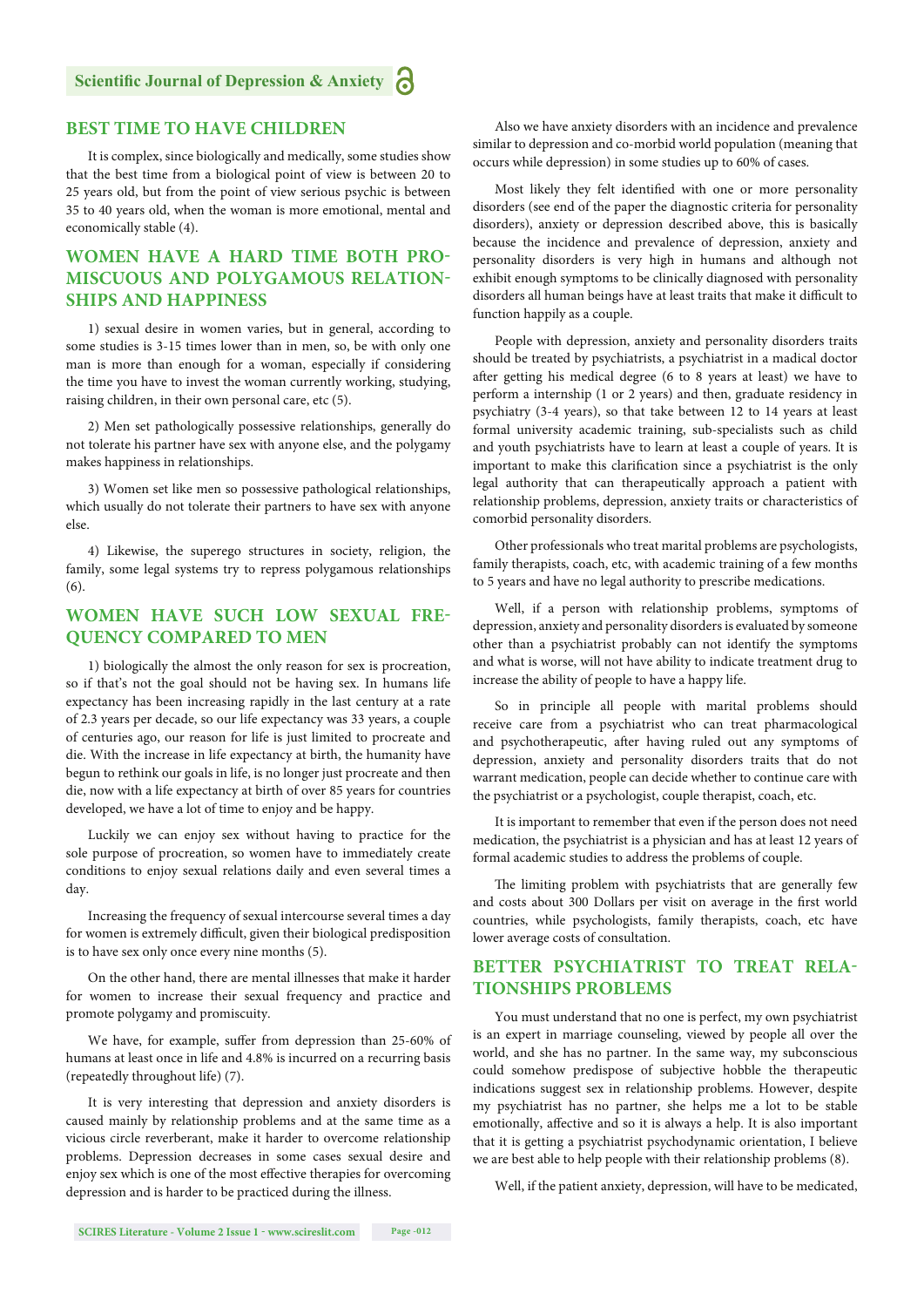drug treatment is highly variable but generally the treatment protocols of American and European society of psychiatry indicate SSRIs (selective inhibitors of serotonin re-uptake) they are for example: fluoxetine (Prozac), sertraline (Zolof), paroxetine, citalopram, escitalopram, etc. These SSRIs work in 2-8 weeks so patients should be aware that the treatment is a bit slow and must have patience. I am very fond of fluoxetine or sertraline indicate my patients with marital problems that have depression or anxiety (9).

Care should be taken when using for long periods of time benzodiazepines: clonazepam (Rivotril), alprazolam (Xanax) to treat anxiety of patients, although decreasing anxiety at baseline and patients feel a pleasant sensation, then They are at risk of creating addiction dependence and tolerance. They should be indicated by very short periods of time as SSRIs (fluoxetine, sertraline) take effect. The benzodiacepitas are treatments attack, indicate them maintenance for long periods have very specific therapeutic indications, which must be considered by the psychiatrist who is treating the person with relationship problems (9).

Patients with features of personality disorders are not approved by the FDA (Food and Drug Administration) drug therapy if they only have a personality disorder, but in 40-60% of patients with personality disorders depression, anxiety and other conditions occur together so in that case they should be medicated.

# **THE OBJECT RELATIONS ARE IMPORTANT TO UNDERSTAND THE RELATIONSHIPS PROBLEMS**

Objects have libidinal or libido load (a term described by Sigmund Freud) is a kind of energy that we have in our psychic apparatus. That libidinal energy or libido or our psychic apparatus has the bad habit of leaving (cathexis) and placed on other objects. The first objects where the libido is placed is on our parents or caregivers (our mothers for example). Later that libidinal energy is placed on our partners, for example if you're currently suffering, your libidinal energy is now placed on your partner. Libidinal be placed on your partner (ie you're in love of hin) and are suffering, it's the worst thing you can have. If you have the libidinal energy placed on your partner and he deceive leave, that energy that you have placed on hin leave and you will also feel like you're dying. You feel depressed, anxious, devastated (2).

## **OVERCAME THE DEPRESSION, PAIN AND SUFFERING RELATIONSHIP PROBLEMS**

There are two theoretical ways of overcoming depression, pain, suffering, anxiety caused by relationship problems:

The first is the most complex of all, you must: fold back towards the libidinal energy over yourself the energy that you had put on your partner. That energy of your psychic apparatus you placed on your partner and, you must place it on your self again, as if it were a secondary narcissism. Put back your libidinal energy on your self again It's very difficult and very complex needs many years of psychological training.

Buddhist monks have such libidinal energy over themselves, they do not have children so do not have the libido placed on any children so they do not suffer if children leave home or die. They have not job so have no libidinal energy placed on job, so they do not suffer, or feel anxious if they become unemployed. They have not material possessions, they have not the libidinal energy placed on houses, cars, smartphones, luxuries, etc. So they do not suffer if they lose, steal or may not have material possessions. They do not have partners, so that they do not put on any libidinal energy in couple, so do not suffer from abandonment or infidelity (2).

#### **LIVE IN A COMPLEX SOCIETY WITHOUT SUFFERING**

The idea is that you can interact with objects (children, family, friends, money, cars, houses, smartphones, luxuries and your partner) without putting the libidinal charge on any of those objects, without being attached to any of them, not fall in love with any of them, without loving any of them or anyone, or anything ever.

Your energy, your libido, your libidinal energy must remain on your self and never should put on any other object. Place the libidinal energy on an object means that the energy can leave and that means pain, suffering, depression, anxiety.

# **PREVENT PASSING THE LIBIDINAL ENERGY TO OBJECTS**

It is very difficult, you need years of training for that, especially if the psychic apparatus and the Ego (end described by Sigmund Freud as a component of the psychic apparatus) are weak and therefore has no contention, those people sharing with a partner for some time means that they like it or not, their libidinal energy will be transferred, you will make a libidinal energy transfer to your partner, which means love him.

The second way to overcome depression, pain, anxiety and suffering is an old and known technique and involves removing the libidinal charge to your partner and placing it on a new object relationship. Linking immediately with a new partner. "A nail drives out another nail".

You can also put libidinal on other objects eg about job, family, children, friends, exercise, studies.

It is essential that people understand that unless the libidinal is placed over yourself or a new objects, it will be very difficult and very slow to remove the libidinal energy of the couple that is causing you distress and thus overcome the pain.

Could help for pain, suffering, depression, anxiety in relationship problems:

#### **Journal of dreams**

People must write all the dreams they remember in the morning in great detail in a notebook text, dreams are the royal road to the unconscious Freud said, it is important for people who do not have psychoanalytic training, since it is an excellent way to find out what wants your unconscious and thus to act erotic drives of the same or at least understand and be aware of the instincts, something that in itself is very therapeutic. The dream interpretation (of dreams) is quite complex, must be analyzed by a psychiatrist psychodynamic guidance for the interpretation is as reliable as possible.

#### **Cardiovascular exercises**

People should do 45 minutes to 1 hour of cardio 7 days a week, it may be in the mornings, afternoons or evenings, anytime.

#### **THE IMPORTANT OF CARDIO**

There are many reasons, first they are very healthy from a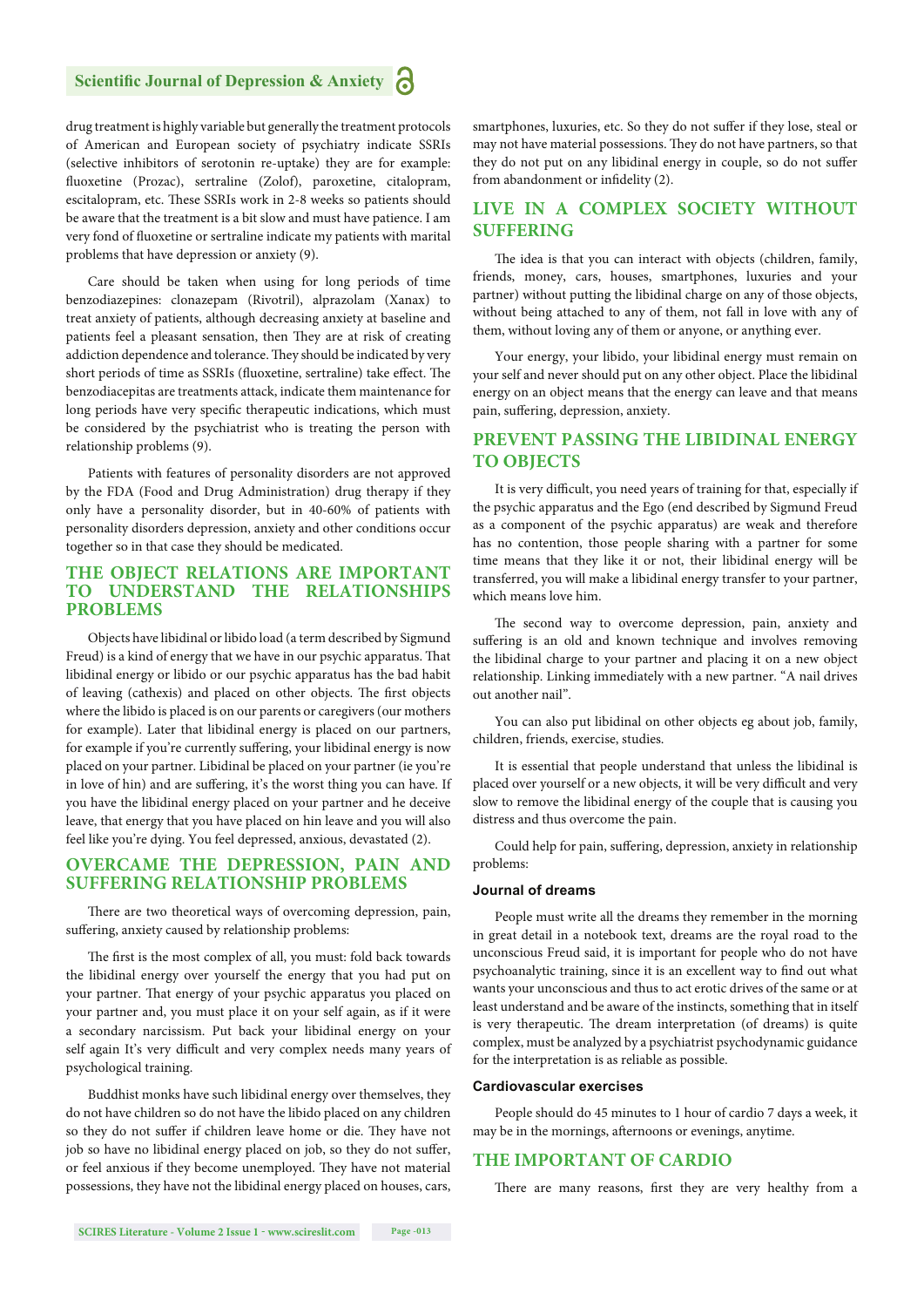medical point of view of health for the body, but in addition to this, are very favorable for mental health, increase your cognitive greatly capabilities (healthy mind in a healthy body), but most important of all, they are very favorable for the emotional health of people, as well as during cardiovascular exercise a lot of mediators and substances are released into the beneficial body and mind, just as releases catecholamines, and other neurotransmitters generating an incredible emotional health: serotonin, norepinephrine, dopamine, endorphins, endocannabinoids, adrenaline, oxytocin, among many others. These substances produce a sense of emotional well-being in people, reducing depression, pain, suffering, anxiety and prepares to face relationship problems more easily.

The other positive factor for cardiovascular exercises is to improve your physical appearance, one of the most important factors for happiness in relationships. Physically attractive people have more capabilities that couples who share with them make more tolerant, and allow people to download violent and aggressive drives with greater tolerance to deal with relationship problems.

Physically unattractive people have many more difficulties and their partners are less tolerant with them and therefore suffering in relationships could be higher. This does not mean that attractive people are perfectly happy, quite the opposite, attractive people also have a lot of suffering, that I mean is that the attractiveness treasury is an important tool if you know how to use properly.

#### **Spiritual Bonding**

People should do some spiritual and religious ritual at least once a week, every religion is good, Catholic, Christian, Jewish, Muslim, Buddhist, Hindu, etc. Spirituality is one of the main centers of containment of human beings. They have an ideological and philosophical conception that gives meaning to life, that reduces anxiety especially if the person has a weak psychic apparatus. Similarly while practicing religious rituals have social links with others, this is very positive.

One of the negative aspects of religions is that they represent just one component of the superego structures of the psychic apparatus, the structure that is responsible for suppression and frustrated erotic impulses of the id, which causes suffering, pain, anxiety and depression. So it is important that the spiritual link, just take the positive aspects of religion and discard the negative.

#### **NEGATIVE ASPECTS OF RELIGIÓN**

All that suppress the discharge of the erotic drive, which suppress the genitalization, sex, promiscuity, polygamy, orgies, which is creates happiness in people and success in relationships.

So you can practice spiritual bonding but should be aware that no matter what anyone says religious leaders must be convinced that you have to practice downloading the erotic drive, genitalization, sex, promiscuity, polygamy, orgies, which is creates happiness in people and success in relationships.

For people who are atheists and do not believe in religion, it is important to at least have links or philosophical meditation practice, and these energetic new age spiritual practices that are well tolerated for atheists.

#### **Employment relationship**

All people who want to be happy, have to be financially autonomous, they have to be able to finance itself.

"If a woman is financially dependent on a man, she will be **absolutely and completely unhappy, she will have depression,**  suffering, pain, anxiety, and this will be consciously or **unconsciously."**

The economic independence of women is one of the major keys to happiness thereof. This does not mean that independent women economically are perfectly happy, quite the contrary, self-employed financially women can suffer much, that I mean is that if it is used properly is an important tool as physical attraction to achieve happiness. The minimum necessary to meet their basic requirements of food, shelter and health. All additional basic requirements helps increase the quality of life of people, but is not essential. So women should prioritize exercise and physical attractiveness above all other things.

#### **ACADEMIC DEGREE**

The minimum needed to get a job that meets their basic needs. If you have a doctorate in nuclear physics at Harvard, it is fine, the greater the degree will be better able to sublimate libidinal and enjoy life, but it is not the priority for happiness, is only a supplement and should not be prioritized on physical attractiveness.

#### **MONEY THAT SHOULD WIN A MAN TO BE HAPPY**

The answer is complex, but the pragmatic answer is all the money you can. The more money a man has more chances they have to be happy, happiness in man is determined by the discharge of the sexual drive, if couples can have sex as often as possible therein lies his happiness. And money is perhaps the most powerful tool at present for a man to unload their sexual instincts and sex and especially quality sex (good sexual performance and attractive women).

Actually, the money does not give happiness to man, happiness lies in sex, but in society in which we live, money can buy sex, so it is necessary for the happiness of man element.

Men who want to be happy must meet these guidelines:

1) Never marry their partners, marriage does not guarantee sex in relationships, so it does not guarantee happiness. Moreover, from a financial point of view it is much more economical to have sex with prostitutes, that spend money with your partner and your family. Multiple studies confirm the economic benefits of having sex with prostitutes compared to wives or formal partners.

Similarly, sex with prostitutes guarantee diversity, which does not get a formal partner, which should always have sex with the same partner, very boring for men. Sex with prostitutes sexual satisfaction guarantee, since they are professionals for this purpose. In addition sex with prostitutes saves all the effort you have to do in seduction and other social protocols. In addition sex with prostitutes avoids having to tolerate the shock of violent and aggressive drives women that causes suffering in man.

The negative aspects of prostitutes is that they are relatively expensive (always cheaper than couples and wives) but the resource is not free, so that man can not access it whenever they want, so they can not be happy every time they want.

The fact that a man has to pay money to be happy, generates a surge of violence in his psychic apparatus, either consciously or unconsciously.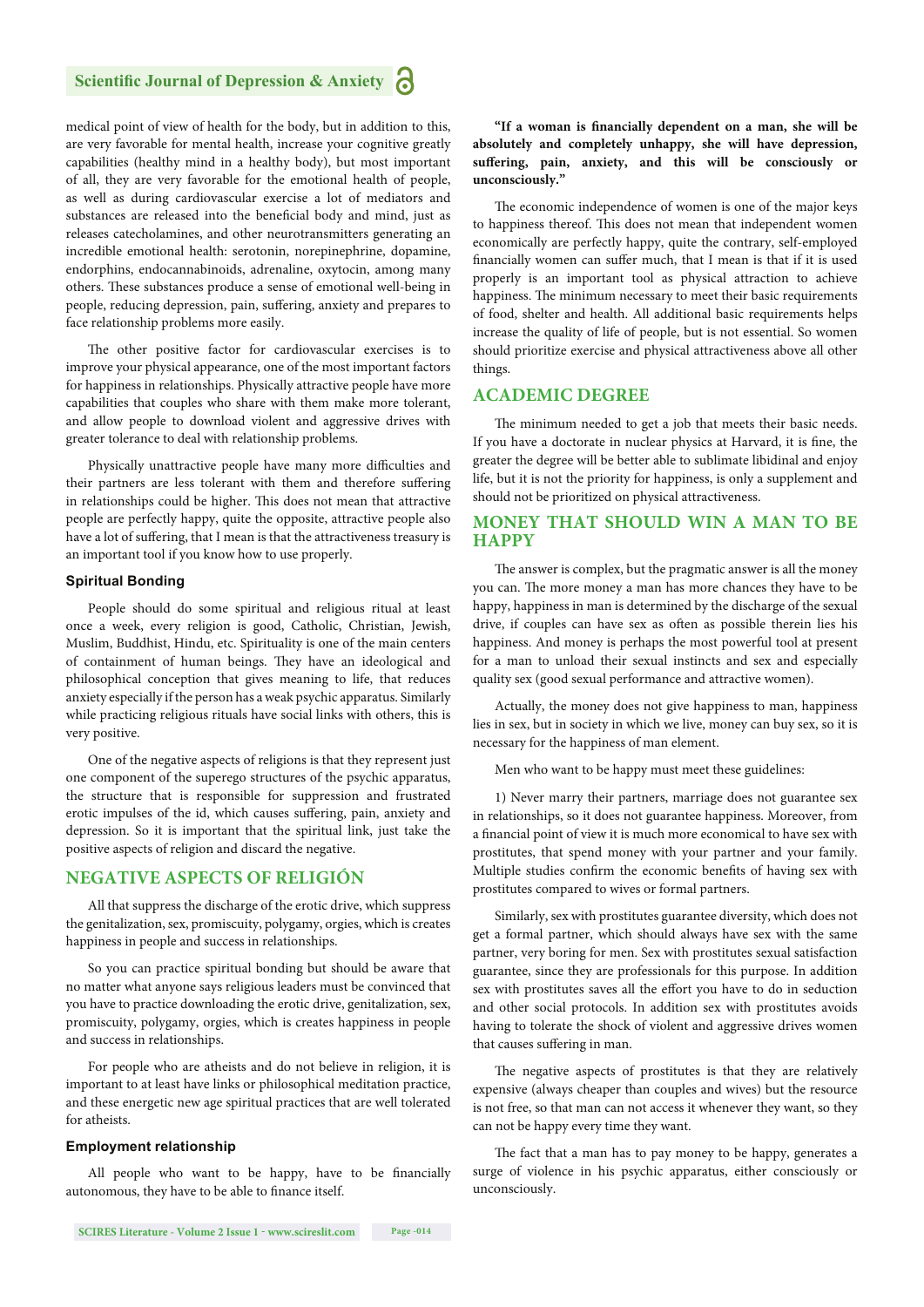Women to be happy have to be physically attractive, although physical attractiveness is a genetic predisposition, can do much from the environmental point of view to improve their physical appearance. But besides being physically attractive, women must sexually satisfy their partners as long as your partner required, and most importantly, without sex involving an energy expenditure from man, that is, not having to consume energy in seduction, dinners, outings, discos, cinema, which does not have to spend any money either.

If the man has to spend energy on seduction, generates massive violence in their unconscious and in his psychic apparatus, probably consciously man feel comfortable spending all that energy for sex, but unconsciously violence will generate enormous. Violence that generated the man innocently may present with: infidelity, physical abuse, psychological abuse, verbal abuse, neglect, apathy in the relationship, among many other symptoms. Partner is unfaithful, psychologically mistreats, physically abused, verbally abused, all this is because man had to expend energy for sex.

It is important to understand that because it is unconscious psychodynamic mechanisms, the man does not know why they are so brutal assaults by their partners, it just makes it unconsciously, but consciously think will not. He thinks it feels uncomfortable and unsatisfied in the relationship.

The other important aspect is that Thanatos drive (death) which is a violent and aggressive drive present in men and generates all violence toward their partners, is a residual drive, stored, accumulated throughout his life on the device psychic. Violence in men accumulated from 15 to 35 years or so, when they have to expend more energy to get sex. From 35 to 45 years the cost of energy to have sex is less so it generates less violence towards couples, but this also explains why men in this age group are more difficult to master. If the man has a steady partner 35 to 45 years may want to separate, or resort to infidelity, if he will suffer financially during divorce.

It is therefore essential that men never marry, as they will be financially vulnerable during marital problems and divorce. Whereas if they are not married, have more capacity sufficient funds to buy sex with prostitutes and be happy.

The downside to not marry is that women are pushing a lot with this, of course, they seek economic stability with the least possible effort to ensure their offspring better chance of survival. However, the key to men is not giving in to pressure or blackmail, or manipulation, you must strengthen your psychic apparatus and understand that it is always cheaper to buy sex from a prostitute to have to finance a financially stable partner. In addition to the benefits provided by the diversity of many women and the benefits of sexual satisfaction for having sex with a professional in the field. Also, you should not spend energy on seductive something that is extremely humiliating for men. You do not have to tolerate violent and aggressive instincts of a partner, which are very common, women discharge all violence against closer object relationship, which is usually their partner.

If the man must marry because it is extremely necessary, have to do with settlements, and these must be closed capitulations, so all you have before marriage and during marriage, are exclusively of him upon divorce, it is important to note that children have important roles from financially and legally, making it a priority to not have children, this creates economic vulnerability for relationship problems. If man wants children, this must be done after stable this economically, that is, man can spend 30% of their salary in their children (the legal average percentage must give parents their children for meals as different laws in the world), and can even survive it and buy sex with prostitutes. If you do not have the economic capacity of the additional 30% of salary should refrain from having children in order to be happy.

# **MEN SEEK WOMEN PHYSICALLY ATTRAC-TIVE**

Apparently from the anthropological point of view physical attractiveness it is synonymous with health, so that your descendants will have the best chance of surviving and thus perpetuate the genetic legacy. That's not fair, but life works that way, and you must adapt to it in order to be happy. On the other hand, if it is true, you were not born physically attractive, there is much you can do to improve your physical appearance (1):

The simplest of these is cardiovascular exercise in addition to improving your physical, mental and emotional health, it helps you to improve your physical appearance. You must make at least 45 minutes of cardio 7 days a week. I know that energy expenditure is very high, especially in our society that demands a lot of energy in other areas, but you have to prioritize and this is a priority.

In addition to the exercises, the other thing you can do is diet, a healthy diet that puts proteins and vegetables and not carbohydrates. It costs dieting because the intake of carbohydrates and fats releases certain neurotransmitters such as dopamine in the central nervous system and this produces a very pleasant and rewarding feeling in the reward centers of the brain, so every time you eat fat or carbohydrates you feel fine. Also today's society generates enormous anxiety is diminished by calorie food intake, so it is not surprising that obesity rates reach about 40% of the world population.

On the other hand in addition to the release of neurotransmitters on the prefrontal cortex, the oral stimulation produces anxiolysis and decreases anxiety from the psychodynamic point of view, whenever we were anxious and we cried when we were young, our mothers fed us, the care of our mothers made us feel protected, which is recreated in intrapsychic conflicts of later ages during periods of anxiety today, so we have to resort to oral stimulation such as food or even without nutritional component as smoking, talking, whistling, singing , nail biting, etc.

If anxiety is uncontrollable during the diet, you should see a psychiatrist doctor for an SSRI (fluoxetine, sertraline) so that anxiety disorder can be handled in the same way and diet is successful. Physical attractiveness not improve immediately with exercise and diet, you should be aware that it is a slow process that will take at least 6 months an lest.

In addition to diet and exercise, the other thing women should do to improve your physical appearance is to dress up, makeup, combing hair, use high heels, men prefer blondes with long hair, so you should dye your hair blonde. Dressing well does not mean that much money on fashion clothing is spent, you can have clothes that highlight your physical attractiveness of the cheapest out there.

Other thing to be happy is undergo plastic surgery, although they are expensive, they are a significant investment for the happiness for women, so they have to work, and all the money from their work must be invested in plastic surgeries. Most importantly, breast implants, orality man recapitulates the transfer of the object relationship of the mother at an early age when she fed him, so that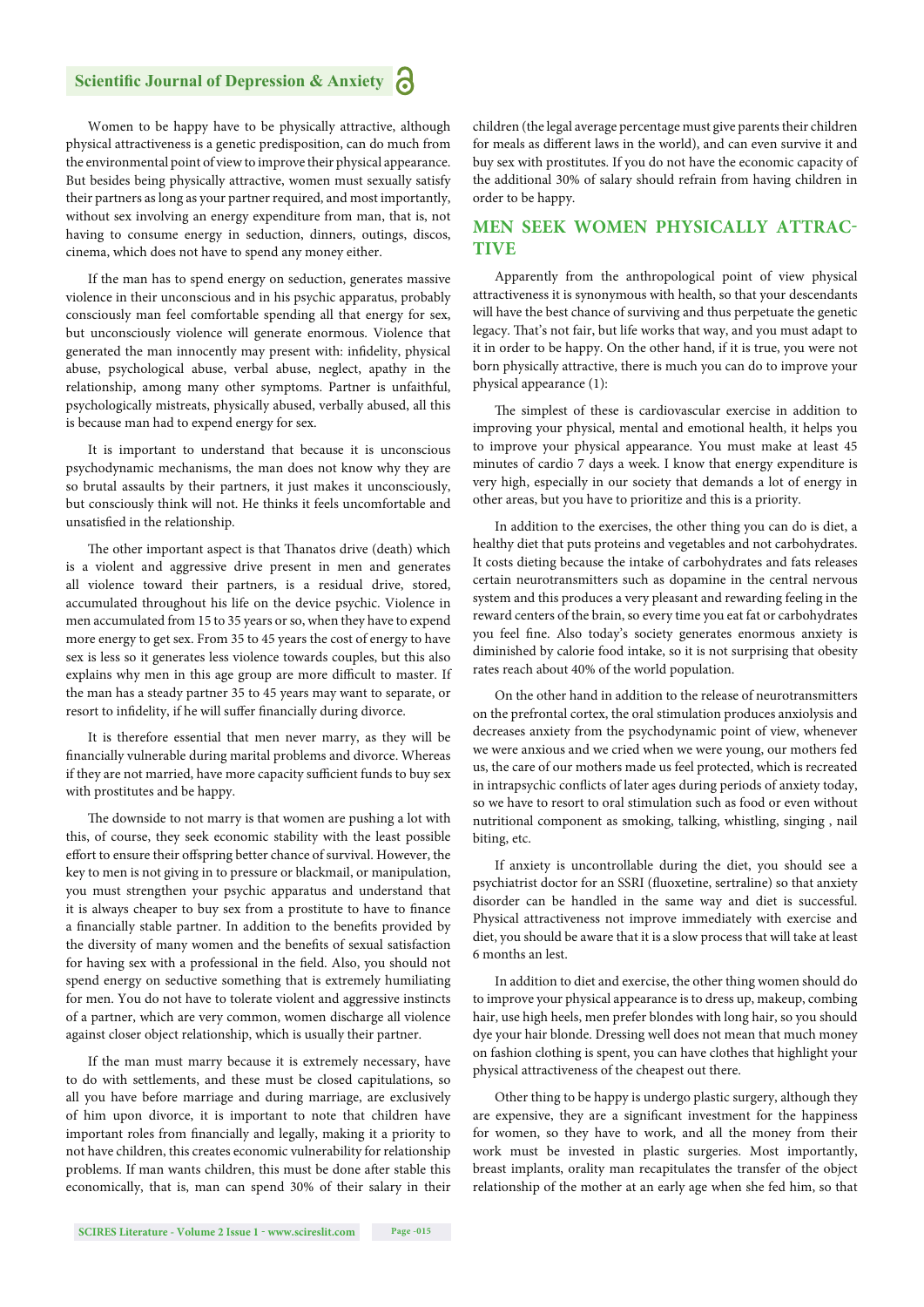the breast has a fundamental psychodynamic meaning in men. The breast implant must be more than 600 cc or ml, it is that attracts men. Also liposculpture, nose surgery can be performed among other operations.

Physical attractiveness not give you happiness, will only be a very powerful tool to attract men and it is will make you happy. Now physical attractiveness only serves to attract men and increase their tolerance to frustration with women, a man tolerates an attractive woman. And that is enough to be happy, at least briefly, if you want happiness for a long time, is more complicated and we will talk about later.

The other important thing you have to do to be happy is to sexually satisfy your partners. But how do I satisfy my sexual partners? The only attractive Treasury helps a lot, besides, sexual frequency must be that requires your partner if you're attractive but yours sexual frequency is low that generate violence in the relationship.

#### **INCREASE SEXUAL FREQUENCY**

It's extremely difficult for women, on the one hand they are conditioned to have sex once every nine months during its reproductive stage, and the biological component have psychic elements, such as sexual, generated environmentally repression by the family, the church and society in general.

One things you should do to increase your sexual libido, is take libidinal energy from other objects: job, studies, family. If you remove these objects libidinal energy will give you more libidinal for donning sex, which is really matters in life to be happy. If you are all day studying, working, exercising, taking into account the family, it is clear that you will not have energy for any of libidinal donning sex, which is all that matters.

You should also think about sex all day, reading erotic novels, watching pornography on a daily basis, for as long as possible to increase your sexual desire.

Importantly, the sexual satisfaction of your partner will be without the wear absolutely no energy, you have to give sex to your partner. If your partner has to expend energy to seduction, this will generate violence in the relationship, and that means suffering, pain, anxiety and depression for you.

Sexual intercourse should be done without going anywhere, not spending money, should be cited in his house or your house just to have sex.

# **WANT MORE THAN JUST SEX IN THE RELA-TIONSHIP**

You should not want anything else in the relationship, all that is important and necessary is sex in relationships. But psychodynamic mechanisms of intrapsychic conflict try to sublimate other aspects, the libidinal investment in the relationship, and that means suffering.

Want to talk, share, go out with your partner. No, if you want to talk, you can do with a friend, therapist, to satisfy that need interaction with other human beings. Talk to your partner usually means you'll cathaxis all violent and aggressive drives through discourse, it makes you feel good to you, but if your partner is not properly trained as a therapist, then the dialogue will increase levels anxiety your partner, deteriorating whole relationship. So it is important to remember: the couple is just to have sex with the minimum expenditure of energy

possible, you want to talk can do with friends, stylist, a therapist, a family member or anyone else, but not with your partner.

Like talking, go out with friends, family, but not with your partner, having to go out with your partner implies that he has to spend money and energy, money and energy that he did not want to spend, he prefers keep watching the football game or go out with friends, so women should not go out with their partners, this will only increase violence in the relationship.

#### **A partner just to have sex with the minimum expenditure of energy.**

That is exactly you must do to be happy, talking and hanging out with friends and family and be with your partner only fot have sex, that way you avoid sue aspects guzzling energy in your partner and generates an enormous violence relationship. It makes all the sense in the world, is just the new concept you should put into practice as a dogma and ideological, philosophical, scientific and religious doctrine in your life so you can be happy as a woman.

#### **"Your partner is just to have sex, with minimum expenditure of**  energy, speak out, economic financing, you can get it with others, **but never with your partner"**

If you demands something do not want your partner, and you can be sure he will not talk with you, nor want to go out with you, he does not want to finance you. Then maybe he will consciously think it feels good conversation, going out and spending money on you, but unconsciously feels humiliated, degraded, assaulted in the most brutal way possible, and it will generatd violence and extreme deterioration in the relationship of the couple.

# **AVERSION TO SEX, POLYGAMOUS AND PROMISCUOUS TO BE HAPPY**

It is extremely difficult to be promiscuous and polygamous wife, although it is biologically, society, religión and laws corret, superego repressed structures, castrated, and thwarts happiness in human beings, and prevents the sexual instincts are discharged, it has been commissioned to create a lot of pain, suffering, depression, anxiety. So the first thing you must conceptualize is that polygamy and promiscuity is right and normal in humans as well as in most mammals and species in the world. As polygamy and promiscuity are not only normal, but in addition to that, they are absolutely necessary for happiness in almost all the relationships.

Understanding that promiscuity and polygamy are absolutely necessary in relationships, then, the challenge is to be able to act these drives without the superego structures of the psychic apparatus generate pain and suffering, when you act, or worse, to prevent it act. There are some techniques that a woman can be promiscuous and polygamous without the superego will generate suffering and pangs of guilt about it. One technique is to get the task of being alone and without a partner start dating several men.

#### **DATE A GOOD MEN**

It's not really hard to leave with men, or with good men, women are culturally accustomed to be seduced, so the same therapeutic technique to date men, is to begin to seduce. Some of the therapeutic indications to relate to men are:

1) send text messages to all the contacts you have on the phone: "Hello, how are you? What are you doing? I'm at home come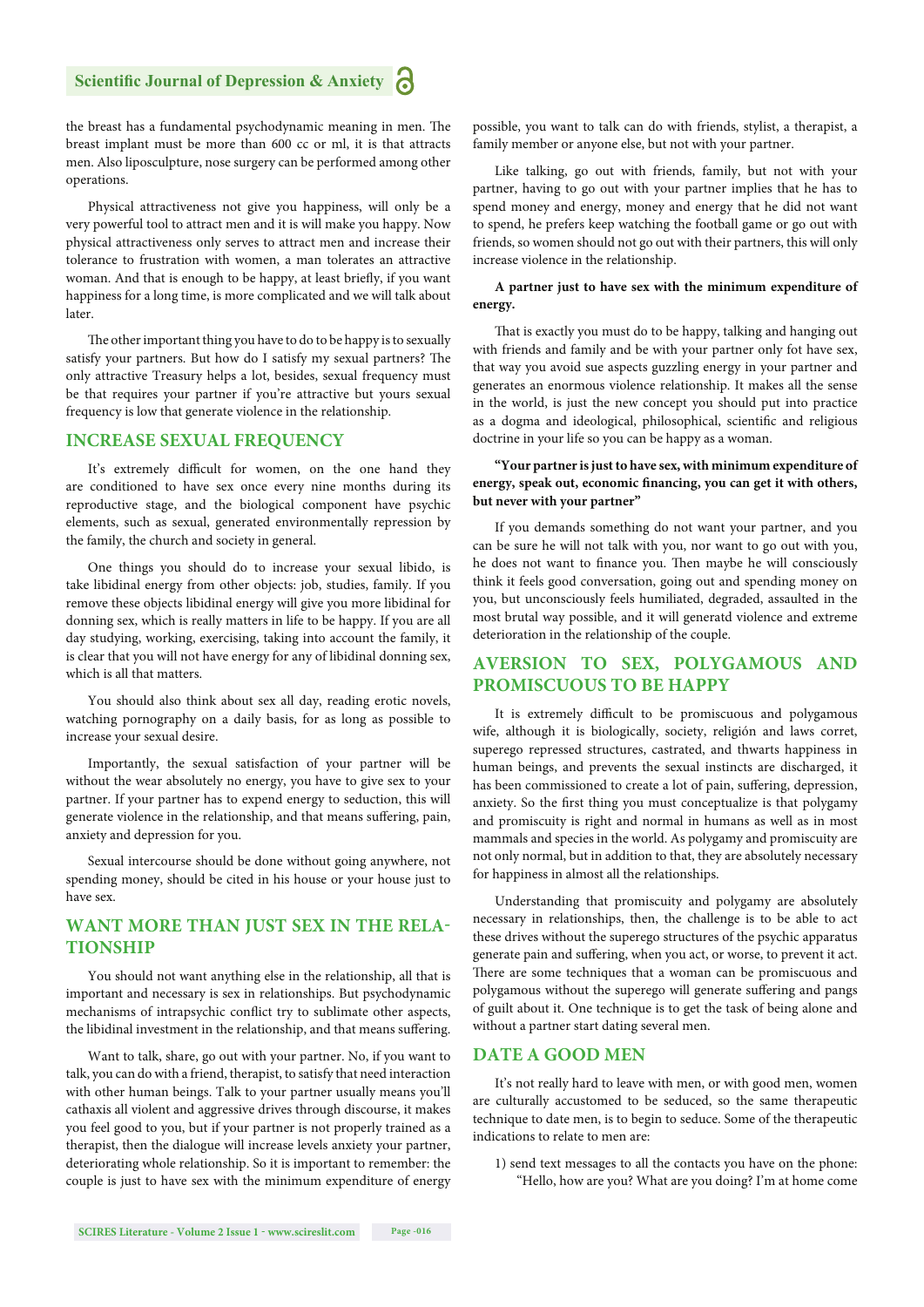on over" Or "Hi how are you? What are you doing? Are you at home? I will go there in my car or taxi or public transport" Or "Hi how are you? What are you doing? We will meet in a hotel" (the hotel is expensive, this alone if not available elsewhere).

- 2) Subsequent to sending text messages to all the contacts you have on your phone, proceed to write to all contacts in other social networks, Facebook, Twitter, emails, istagram, etc.
- 3) Subsequent to have written to all the contacts in social networks, ask all the contacts in the phone book and social networking, if they have a friend or acquaintance, to which the woman can contact to interact with them.
- 4) Another meeting with friends, family, coworkers, etc, in groups to continue to expand contacts.
- 5) At any time, women should ask the phone number to the men, lines at banks, shopping, public transportation, etc.
- 6) Women should initiate contact, conversation, and then telephone contact or social network inviting them to meet in the house of one of the two, or a hotel if there is no other alternative.

It could gives you a lot of embarrassment, shame, anxiety, feel humiliated when writing to a man". It is normal for women to feel anxious writing to a man, and take the initiative to be linked, with the fear of rejection in a weak psychic apparatus is common, the humiliation of being despised, so, it should be clear conceptually, the download drives generate satisfaction psychic apparatus, Performing only the drives is very therapeutic, even if the man rejects the invitation of women to bond with her sexually, which she has downloaded the instinct to try to link sexually is therapeutic, even if you feel very bad about being rejected. Another important fact is that at the beginning rejection generates frustrations, but later many rejections women strengthen the psychic apparatus and eventually after many years of rejections, stop being emotionally affect by the rejected and humiliated.

Women are rejected when they invite sexually linked to one man in 20% of cases, according to studies, so that they have a 80% chance that the man accepts sexually bond with them, so even rejection is a matter of concern, which are considered easy, and being humiliated by that, it's another argument for women avoid inviting men to sexually linked. Whether a woman is affected emotionally because men consider an easy woman, is another sign of weakness in the psychic apparatus, a strong psychic apparatus is not affected emotionally by such external claims, so a woman should strengthen its psychic apparatus not to feel humiliated and emotionally affected by external reviews of others (10).

# **STRENGTHEN PSYCHIC APPARATUS.**

One technique was exposed above, it is exposed to constant humiliation, after many years of exposure to these humiliations of society, the psychic apparatus is strengthened (generate callus as they say) and thus not be affected by anything passing externally.

# **LOVE SHARED WITH SEVERAL PEOPLE (DIS-TRIBUTION OF LIBIDINAL ENERGY).**

Another technique that should be put into practice is the distribution of libidinal on various objects, place a few percent

of libido on many object relations, decreases the possibility that the psychic apparatus remain missing, and be destroyed with the subsequent appearance symptoms such as depression, anxiety and suffering. If any of the missing object relations, of course affecting the psychic apparatus, but the percentage of libido is little involvement and will not be as severe as when the whole libidinal (libido or love) are set only on an object (as the couple for example). The main items are:

Women to be happy must dating several men or couples simultaneously (partner means the object is placed where the libido, the libidinal energy, affections and emotions, who'll fall in love).

Importantly, the basic idea is to maintain libidinal energy about oneself, and should never be placed in any more (remember the Buddhist), however, this does not mean you're going to isolate you from the world, not to have any attachment to anyone, and thus does not suffer, is quite the opposite, it is able to relate them to objects (individuals, couples, material possessions, etc) but without putting the libidinal energy, without falling in love, without attachment to any kind.

However, it is extremely difficult to replicate the libidinal energy about oneself, while able to relate to objects (pairs), without this meaning the course of any attachment, infatuation, above all, it is more difficult in weak psychic apparatus without containment, since they tend to make massive transfers (transferred to the couple libido).

Repeating to infinity:

**"I can not put the libidinal energy to anyone, not being attached, or fall in love with anyone, anything, or my parents, or my family, or my brothers, not even my children, nor to any job or money, or anything material. "**

Be clear from the conceptual point of view, you can never put libidinal energy about anything or anyone, at least it is an initial step in happiness.

#### **BEING IN LOVE MAKES FEEL GOOD**

The neurochemical mediators (serotonin, dopamine, epinephrine, norepinephrine, endorphins, oxytocin, estrogens, testosterones etc.) generated during the process of falling in love, actually produce an extremely pleasant sensation in people, But the pleasure generated by these chemicals, decreases after six months, until it disappears almost entirely, that explains in part because the start of relationships are successful, pleasant and happy, and then deteriorate, causing anxiety, depression and pain (11).

The feeling of being in love is probably as pleasant as the consumption of addictive substances such as opiates (heroin), however, the withdrawal is even more frightening when problems occur in the relationship, the same feeling experienced by an addict heroin, when you are experiencing drug withdrawal.

So, in spite of the feeling of pleasure with the transfer of libidinal energy on the object (falling in love with your partner), it is very pleasant, in the same way can be very harmful, so you should avoid falling in love of anything or anyone, instead of putting burden on libidinal objects, happiness reside in downloading erotic libidinal drives, that is, sex without involving feelings.

Sex without feelings are not as pleasant as when sex with the person where you have libidinal practiced, however, despite being less pleasurable remains a very satisfying and enjoyable experience,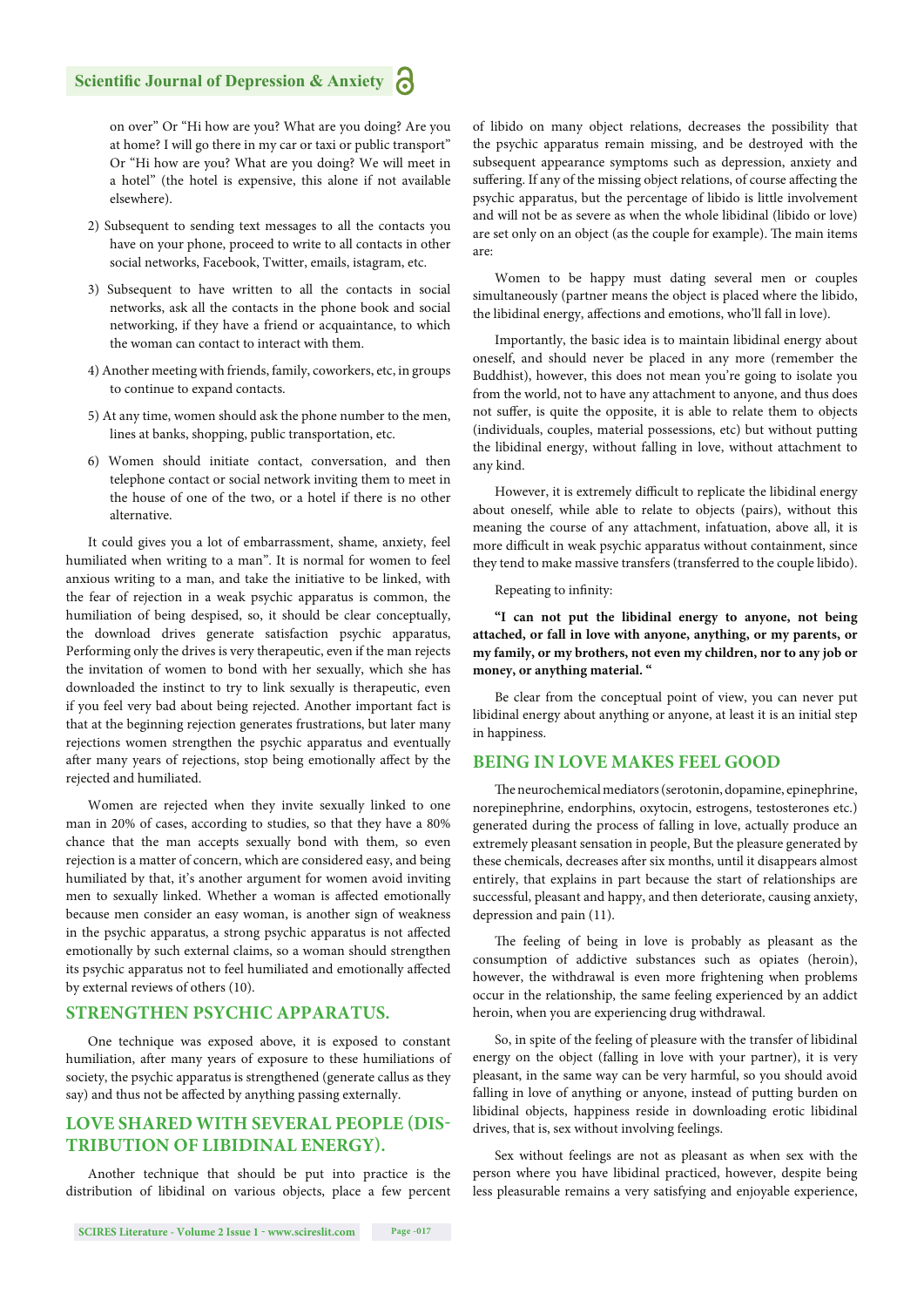# **Scientific Journal of Depression & Anxiety**

without the risk of experiencing suffering, pain, depression and anxiety you experience when you are in love, and problems occurring in the relationship.

Have sex with several men (applies to different sexual orientations, heterosexual, homosexual, bisexual, gender diversity in general partners, etc) to be happy.

Therapy for happiness in women who have sex every day several times a day. Well, I've already explained, it is difficult from a biological point of view, by the willingness of women to have sex with very low frequency, however, biology is not the only problem you have, there is a psychological component, where superego structures frustrated and repressed, the attempt to the Id in the psychic apparatus into downloading their erotic drives (sex for example) and thus repression causes suffering, pain, depression, anxiety.

It should be noted, that the repression of the superego, to prevent the IT, can download their erotic sexual instincts, and thus, to obtain happiness, is mostly externally structured by society, ethical and moral standards religion, education, law, etc, and only a small percentage is innate in humans. This generates therapy to ensure that women deliver their erotic sexual drives (have sex) is more successful if it had to fight with an innate superego repression in the psychic apparatus (see figures).



so that the person can be happy, and superego represses preventing the person to have sex every day, several times a day resulting in pain, suffering, anxiety, depression.







**Figure 3:** Shows how the woman puts her libido or libidinal energy (red line) on her partner (generating a total bliss in most people, but this is temporary and momentary happiness as are almost all relationships) so when her partner leaves lose libidinal energy generating pain, suffering, depression and anxiety.



(red line) on her partner (generating a total bliss in most people, but this is temporary and momentary happiness as are almost all relationships), so when your partner leaves lose libidinal generating pain, suffering, depression and anxiety.



So how do I have sex every day, several times a day (download my erotic sexual drives) with many different men (or pairs) and be happy?. It's very difficult, but to start, you have to conceptualize ideologically, philosophically, spiritually and religiously, to have sex every day, several times a day, with many different men (or pairs) is moral, legal, normal, adequate, healthy, stated, recommended compulsory in some cases.

Taking as an ideology and philosophy of life, that women have to have sex every day, several times a day with many men different (or pairs), it will be much easier, implement the therapeutic indication to be happy.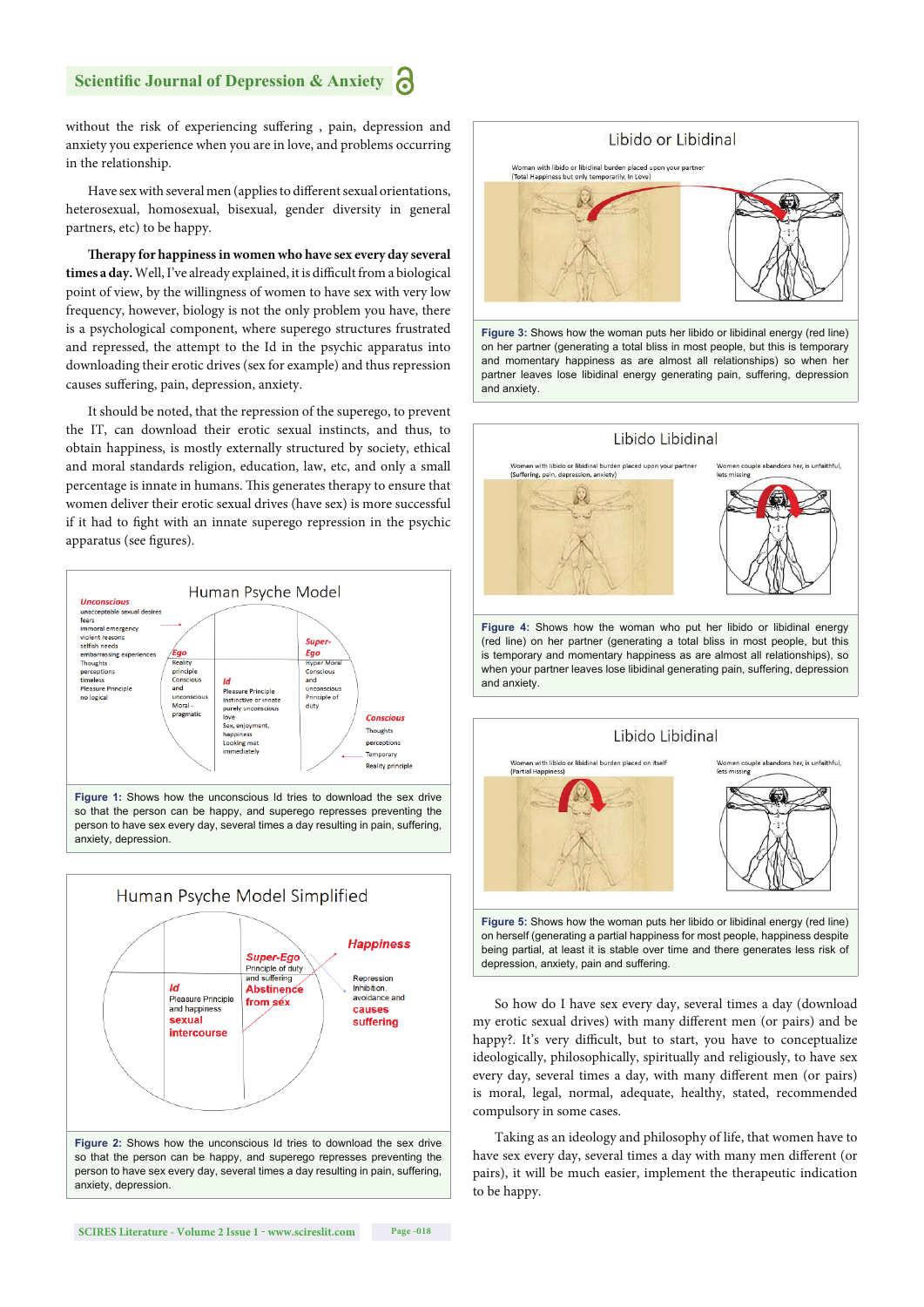

The first thing to do is to invite all the contacts are on the phone and in all social networks have sex. It should be noted that some patients during their marital problems have depression, anxiety, suffering, pain, and all decreased libido in most cases, so that women will have no desire to have sex with anyone . Thus it is that to break the vicious cycle that perpetuates depression, anxiety, pain and suffering, caused by the lack of the object where you have placed the libidinal charge (the problem with your partner) and have low libido, sex should be a mandatory task.

It is important to note that patients co-morbid mental illness such as depression, anxiety disorders, mood disorders, personality disorders, substance abuse, etc, must be very careful when indicating they have sex all day, several times a day, with many different men, since some patients make massive transfers, and if patient do not know or can not handle the emotions properly, be counterproductive and contraindicated to have sex every day, several times a day with many different men, so open to wait for their improvement clinic to have sex indicate the manner described above.

It is important to note that women should avoid energy consumption by men, such as eating out, seduction, cinema, etc, or any other activity involving expenditure of energy by man.

#### **A women have sex every day, several times a day with the same man (couple).**

A women can have sex every day, several times a day with the same man, but is not recommended as the psychic apparatus is strengthened, since libidinal energy of an object (current partner) it takes off with it is having marital problems and that caused the pain, suffering, depression, anxiety, to place all the libidinal energy on a single new object, this mass transfer is positive since the libido of the object is withdrawn (partner) who is producing suffering, something that is fundamental step to the clinical improvement of the patient with relationship problems, however, is much better than a few percent of libidinal energy on a large number of new objects (couples) is placed, this way is less risk of relapse, if the new partner is unfaithful, abused or abandoned.

So that women should try to have sex every day, several times a day with different men, however, there are some considerations to keep in mind to apply this therapy and achieve happiness:

- First, you must take into account that is not indicated for all patients, patients who are emotional descompensation, with anxiety disorders or co-morbid traits limit or borderline personality should be clinical compensated before indicating this technique.
- Should only be applied to stabilized patients.
- Sexual intercourse should always be done with condoms to reduce the risk of contracting sexually transmitted diseases.
- The men who are having sex should preferably be know people, to decrease the risk of aggression from those men.
- In addition, if male, men should tolerate sex is just a chance meeting and in no way represents any kind of commitment on the part of women to him. It should be clarified that it is a timely relationship and will not be repeated, and that man should not insist on reunions of any kind. Thus the woman is sent subsequently be harassed by men.
- If man can not emotionally process the condition that the sexual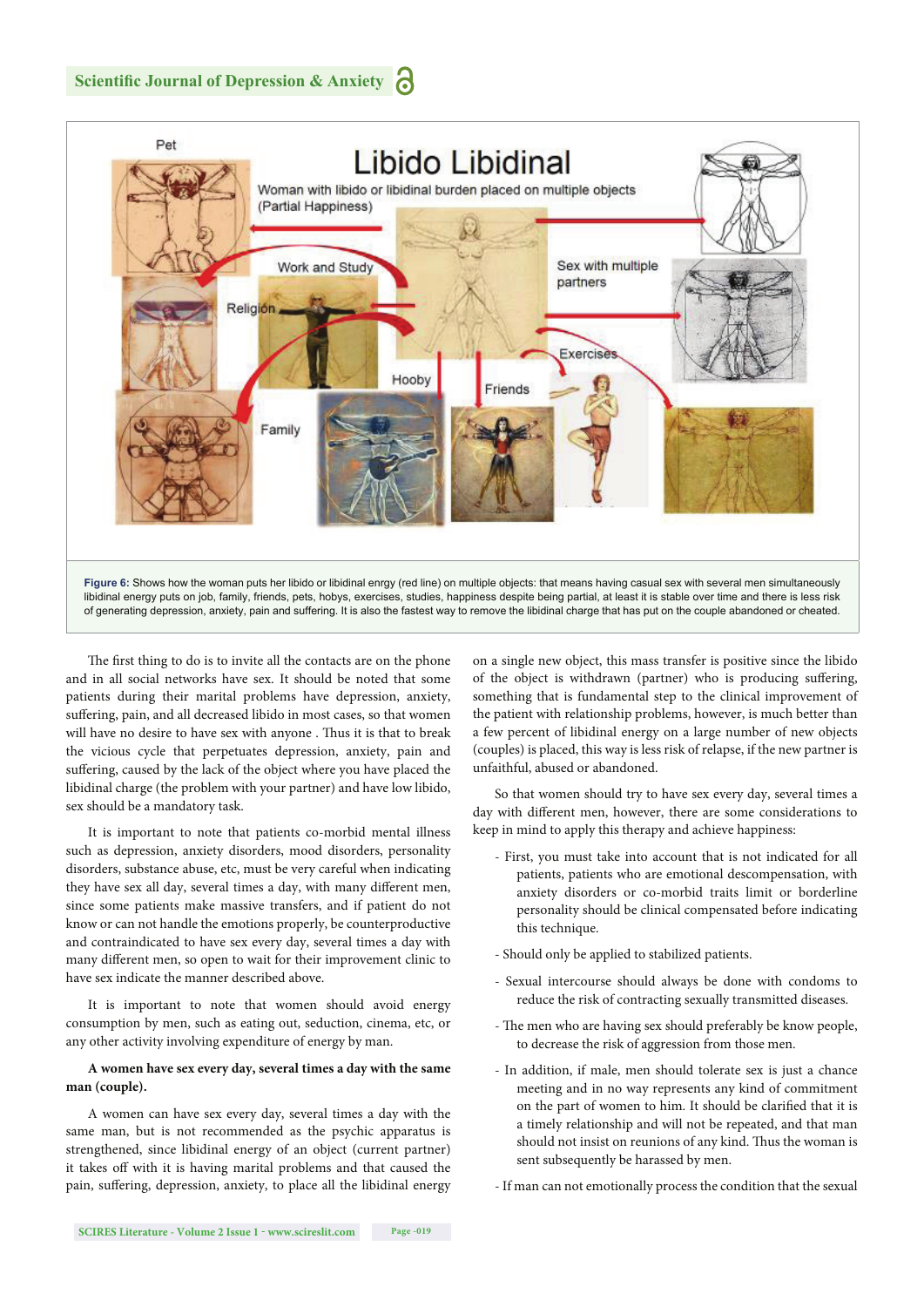relationship is a casual and only meeting, she avoided having sexual relations with the man to avoid harassment from the future.

- Women may resort to co-workers or partners of her friends, only when there are no alternative, since they rely on laborious fellow partners of their friends, presents a great risk that the deteriorating employment or relationship with friends.
- Married couples or men are a good choice for casual sex, since it avoids the risk of aggression or harassment by men.
- Having sex with men who meet in bars, cafes, discos, etc is an alternative but be careful physical security, especially in third world countries.
- Applications for matchmaking are also a good alternative to having casual sex with men (couples).
- When you will consider swinging, threesomes or orgies, you should keep in mind that you can not put libidinal any object (exchange partner or threesomes or orgy), since making a transfer such may cause pain, suffering, depression, anxiety when the object moves at fault (leaves, cheats, etc.), but it is important to note also that your partner can not do transfer with you, since this creates jealousy and could damage the relationship.

#### **Be selective to have sex with men (couples) eg physically attractive men, money, smart, etc.**

The selectivity for sex is one of the symptoms of hysteria, while it is true that the psychic apparatus is to have the best partner for our offspring is most likely to survive, so that selectively seeks the best potential partner (who has more money, more physically attractive, body, smarter, etc.), can deceive the psychic to have a partial happiness, and deceive is to download the sex drive, having sex with any man regardless of it's disgusting. The superego represses the discharge of the sexual drive, causing pain, suffering, depression, anxiety, and used among many other psychodynamic mechanisms, conceptual rationalization of selectivity, to prevent discharge of the sexual drive, and so suppress it. So that the psychic apparatus says: "I have to have a man with money, attractive, intelligent, etc to have sex with him", so the mathematical probability of finding a man with these characteristics decreases significantly, leaving a the psychic apparatus excuse not to have sex.

The task is, to have sex with any independent man who has no money, either physically unattractive, unintelligent or any other defect. Women, must have sex with such a man, so they look disgusting, since it is one of the therapeutic techniques to achieve happiness.

# **HAVE TO HAVE SEX WITH NASTY MEN TO BE HAPPY**

Not always have to have sex with nasty men to be happy, it's just a technique of systematic desensitization to be declining repression, after having a stronger psychic apparatus, can increase levels of selectivity when choosing a man for sex.

#### **COUPLES THERAPY FAIL**

The couples therapy have a high rate of failure, 50% of all couples seeking help with professional end in separation, so the rate of treatment failure is very high.

First of all, take into account that the separation must not be synonymous with treatment failure, couples therapy aims, increase the quality of life of patients, whether increasing the quality of life of patients implies separation, then it is considered that therapy was successful, so there should go to therapy not in order to maintain the relationship, but to improve the quality of life of patients involved in it.

Another problem presented is that we are just beginning to understand how the psychic apparatus, nerve system, mental illness (eg: brain ischemia) schizophrenia or bipolar disorder accompanying relationship problems. So these technical limitations hinder a successful outcome (12-17).

On the other hand, has not been adequately professionalized persons responsible for handling this type of pathology, the coach no scientific expertise, as well as pos psychologists, sexologists, including, psychiatrists doctors although they are best placed to deal couples therapy and they have to study for 6-8 years of medical school a couple of years of boarding school for 3-4 years of specialty in psychiatry, approximately 14 years, and do not have in the curriculum the best tools for give adequate response relationship problems.

Another important factor explaining the therapeutic failure in relationships is the sadomasochistic component of patients, one patient with masochistic impulses in his psychic apparatus, generate a series of conscious or unconscious psychodynamic mechanisms to couples therapy fails and so constantly suffering, this suffering will generate the same joy and the same enjoyment they want to experience, when the couple victimize attributing the cause of their suffering, the psychic apparatus fault repairs and the division you may be feeling to have a masochistic drive, so it's not her that wants to suffer and make it suffer, but she is the victim and their partners make it suffer. It must take into account the pain and suffering are an outlier added to the psychic apparatus, but even abnormal, is a value that generates enjoyment, and pleasure in the pain, the suffering, the humiliation in depression, in anxiety, etc.

Also the rejection of sex is another unconscious psychodynamic causes that hamper relationships and successful treatment, there are multiple reasons for the rejection psychodynamic sex from female patients, superego structures moral, ethical, religious, cultural , hygiene, biological, genetic, environmental, however it is important for women to know that one of the techniques to overcome the refusal to have sex is to have sex several times a day, every day with many different men, rejection toward sex that will allow happiness in patients thus be desensitized.

#### **HOW LONG DOES LOVE? DOES IT LAST FOR-EVER?**

Love does not last forever, love is completed in time, is finite, is temporary, so the relationships are finite, are temporary, do not last forever, so the concept of a partner for the rest of life, is completely illogical, absurd, and should not be considered as an option, should only be thinking about relationships temporary, finite, circumstantial, momentary, transient couple.

On average the most powerful effect of relationships lasts six months, and is determined by the mediation of neurotransmitters such as dopamine, serotonin, endocannabinoids, endorphins, oxytocin, norepinephrine, epinephrine, and many others (18). After this temporary effect of about six months, the effects of neurochemical